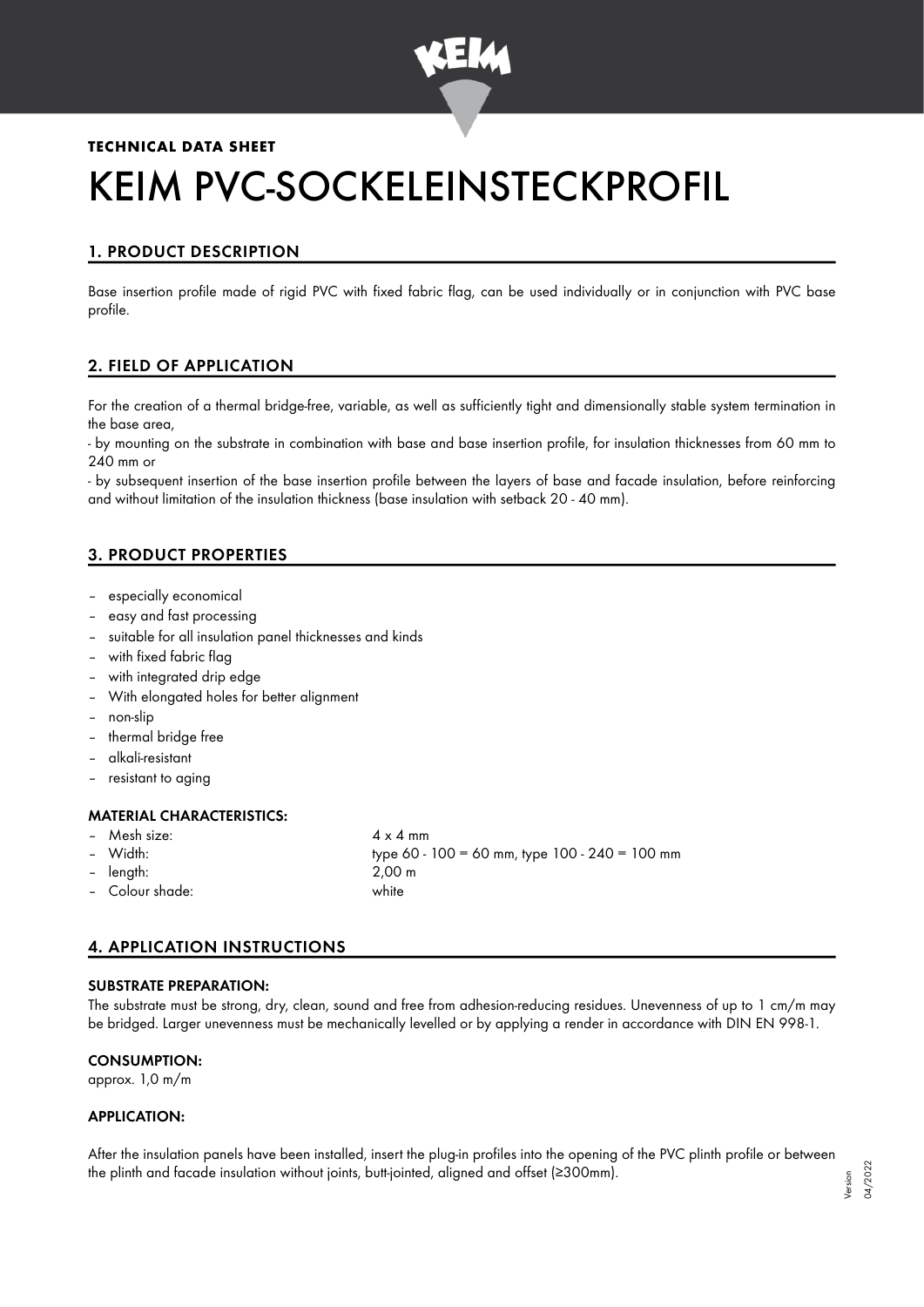## 5. DELIVERY FORM

| <b>Product name</b>                          | Panel<br>thickness<br>[mm] | Length<br>[m] | <b>Pieces</b><br>per<br>unit | Inhalt<br>je VE<br>[m] | Type of<br>container |
|----------------------------------------------|----------------------------|---------------|------------------------------|------------------------|----------------------|
| PVC-<br>Sockeleinsteckprofil<br>60 - 90 mm   | $60 - 90$                  | 2.00          | 10                           | 20.00                  | carton               |
| PVC-<br>Sockeleinsteckprofil<br>100 - 240 mm | $100 - 240$                | 2.00          | 10                           | 20.00                  | carton               |

#### RELATED PRODUCTS

| <b>Product name</b>                       | Panel<br>thickness<br>[mm] | Length<br>[m] | <b>Pieces</b><br>per unit | Inhalt<br>je VE<br>[m] | Type of<br>container |
|-------------------------------------------|----------------------------|---------------|---------------------------|------------------------|----------------------|
| PVC-<br>Sockelgrundprofil<br>60 - 90 mm   | $60 - 90$                  | 2.00          | 10                        | 20.00                  | carton               |
| PVC-<br>Sockelgrundprofil<br>100 - 160 mm | $100 - 160$                | 2.00          | 10                        | 20.00                  | carton               |
| PVC-<br>Sockelgrundprofil<br>180 - 240 mm | 180 - 240                  | 2.00          | 10                        | 20.00                  | carton               |
| Distanzstücke                             | 3, 5, 8, 10,<br>15         |               | 100                       |                        | carton               |

#### DELIVERY FORM ADDITIONAL INFORMATION

Delivery in cartons

# 6. STORAGE

| max. storage time       | Storage conditions       |  |  |
|-------------------------|--------------------------|--|--|
| no maximum storage time | even<br>avoid deflection |  |  |

## 7. DISPOSAL

EC WASTE CODE: Waste code: 17 09 04

# 8. SAFETY INSTRUCTIONS

No particular indications.

# 9. GENERAL INFORMATION

Version 04/2022